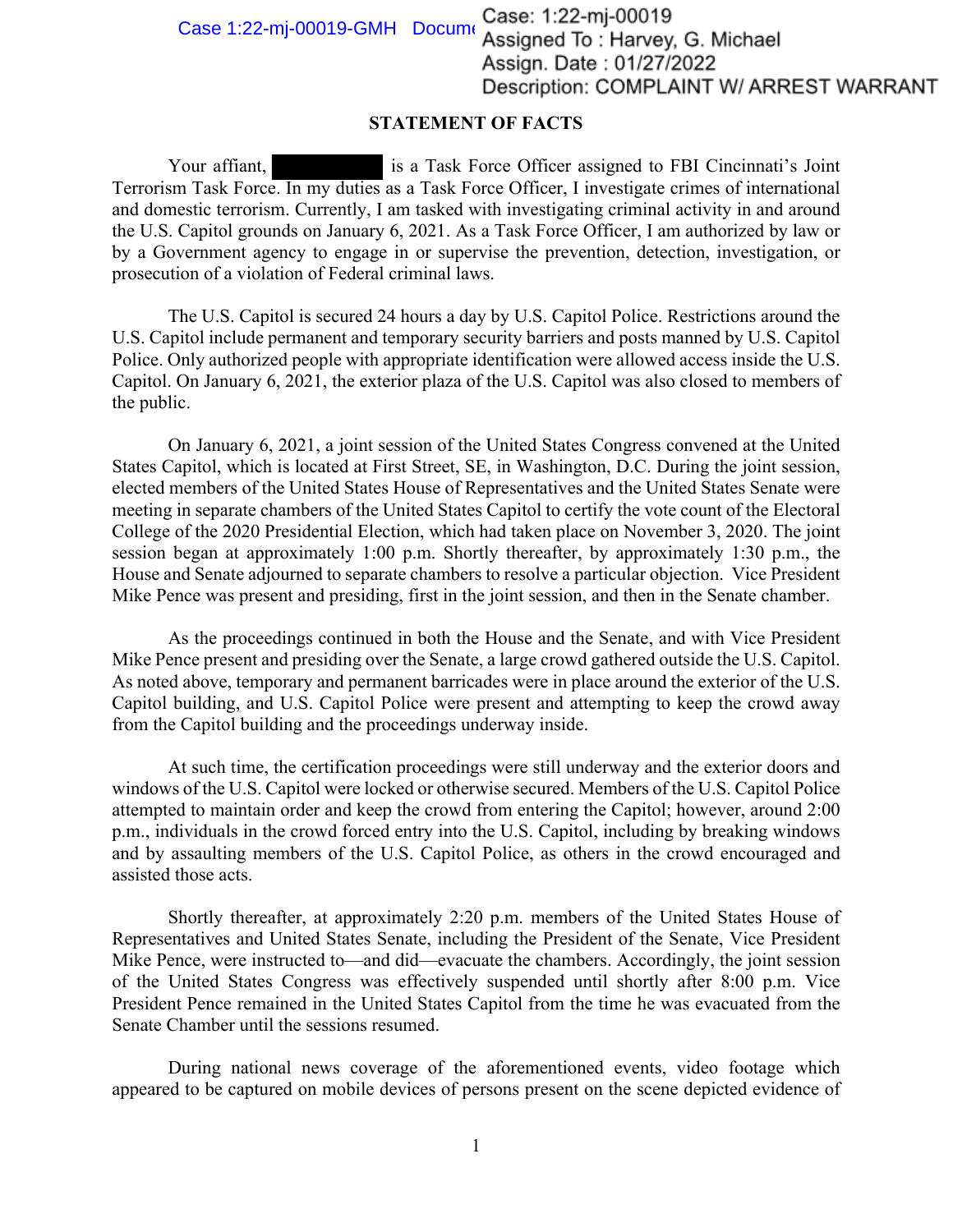## Case 1:22-mj-00019-GMH Document 1-1 Filed 01/27/22 Page 2 of 8

violations of local and federal law, including scores of individuals inside the U.S. Capitol building without authority to be there.

## Identification of Jared Kastner and Luke Faulkner

During the FBI's investigation of the events of January 6, 2021, the FBI obtained information that a device associated with Jared Kastner was present at the U.S. Capitol on January 6, 2021. After receiving this information, your affiant located photographs of Kastner from the events of January 6, 2021, by comparing the photographs with Kastner's driver's license photograph. One of the photographs is below, with a red arrow pointing to Kastner. Kastner's supervisor at his place of employment confirmed that the individual in the photograph is Kastner.



A search warrant served on Google for records related to Kastner's Gmail address and telephone number returned a photograph of a man wearing jeans and a black jacket with the Washington Monument visible in the background. The photograph, presented below, was taken on January 6, 2021. Your affiant has compared this image to the Ohio driver's license photograph of Luke Faulkner and determined that the two are consistent.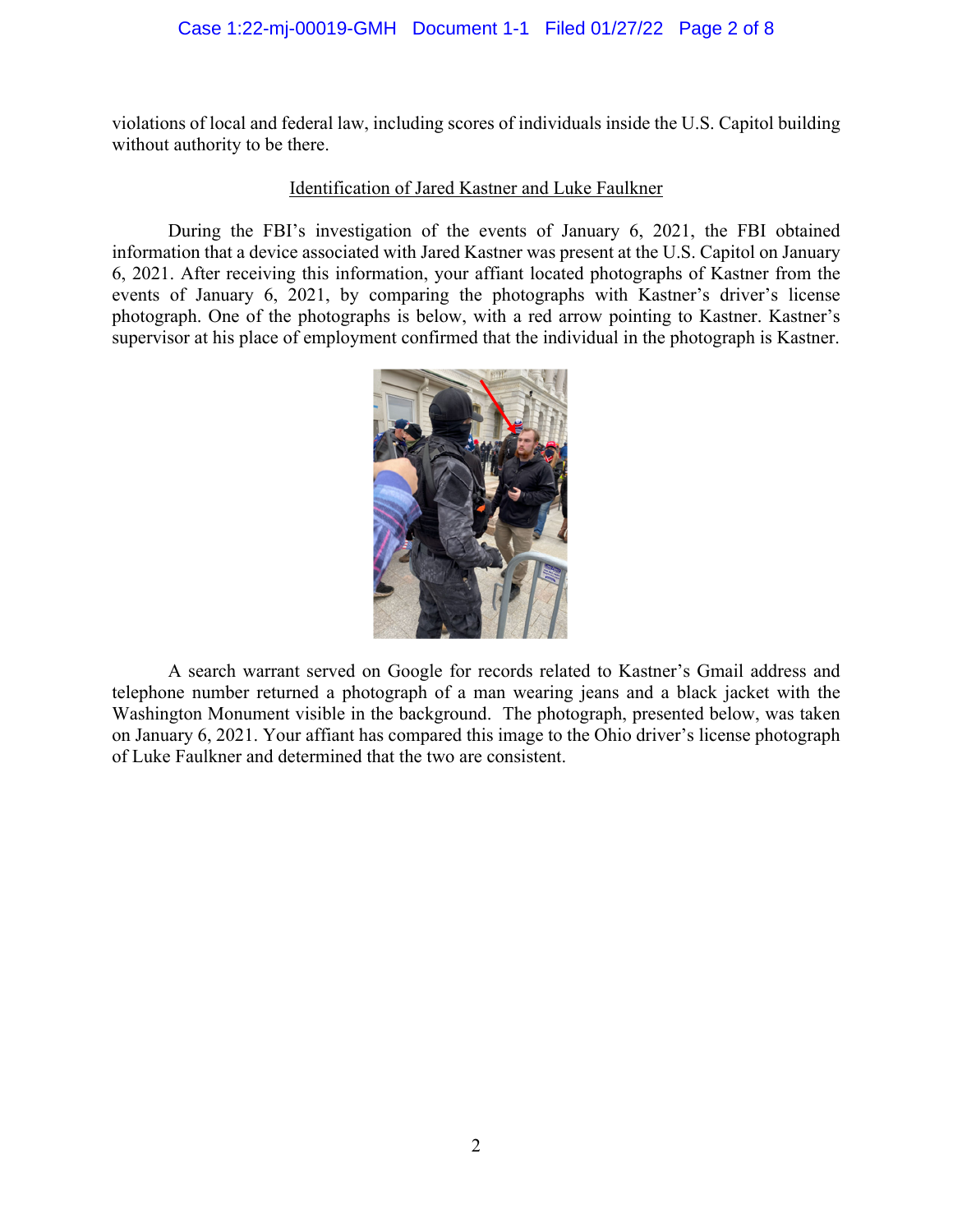

Footage of Kastner, Faulkner, and Third Party, Later Determined to Be Kenneth Duncan Massie, at Capitol

 Your affiant subsequently reviewed surveillance footage from January 6, 2021, from inside the U.S. Capitol building. Your affiant identified Kastner, Faulkner and an unidentified third person wearing a white cowboy hat, later identified as Kenneth Duncan Massie, as they moved through the Crypt of the U.S. Capitol. In the footage, Faulkner appears to have his hand on Kastner's shoulder, and Kastner appears to have his hand on Massie's shoulder. Screenshots from the surveillance footage are below, with a red arrow pointing to Kastner, a blue arrow pointing to Faulkner, and a green arrow pointing to Massie.



Your affiant subsequently located Massie in other footage from January 6, 2021. An additional still from Capitol surveillance footage, showing Massie entering the building through the Senate Wing door, is below. A green arrow is pointing to Massie.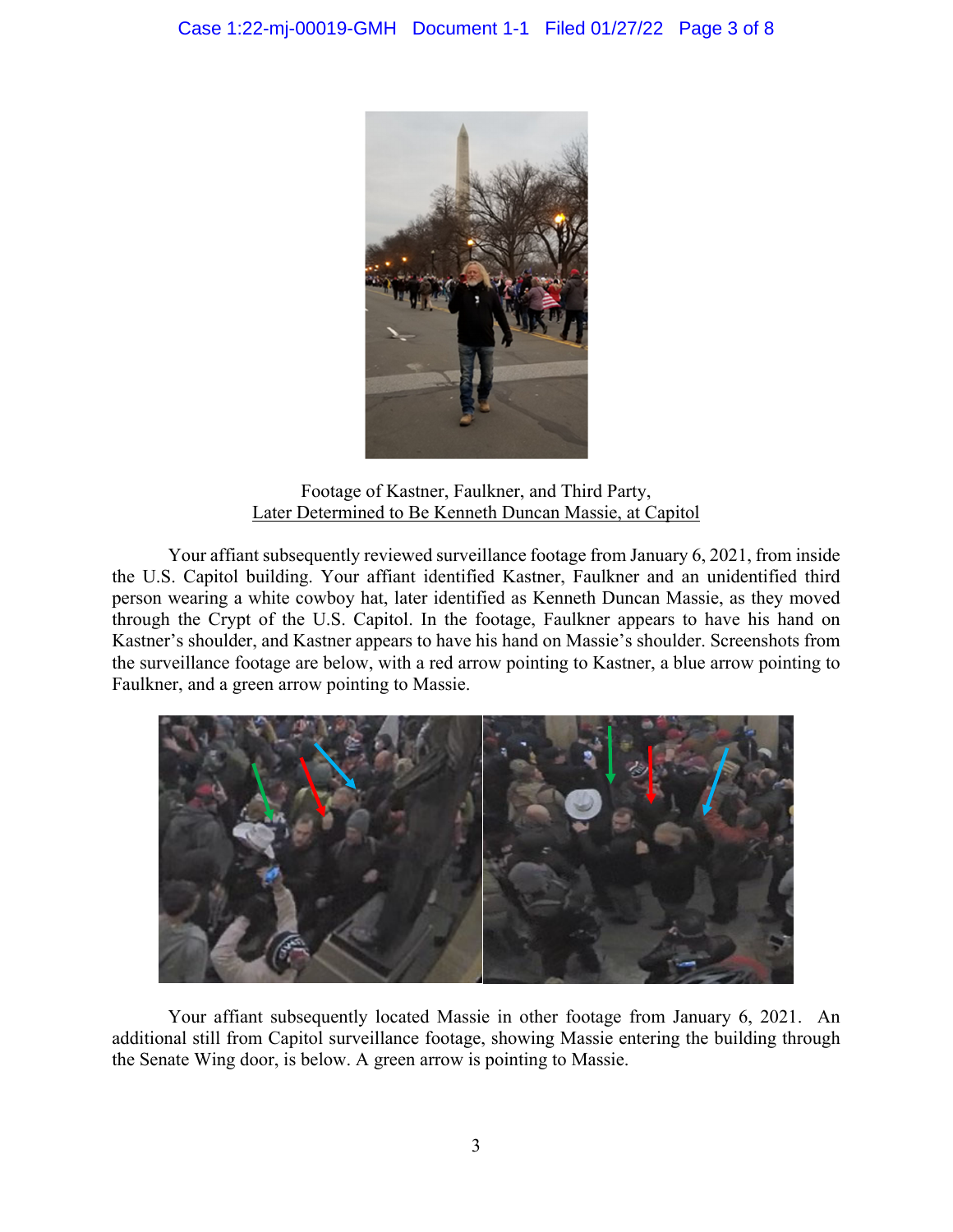

Additionally, your affiant located images of Massie from a third-party's social media account. Images of Massie near the exterior of the Senate Wing Door at the U.S. Capitol building and exiting an office inside the building are below.



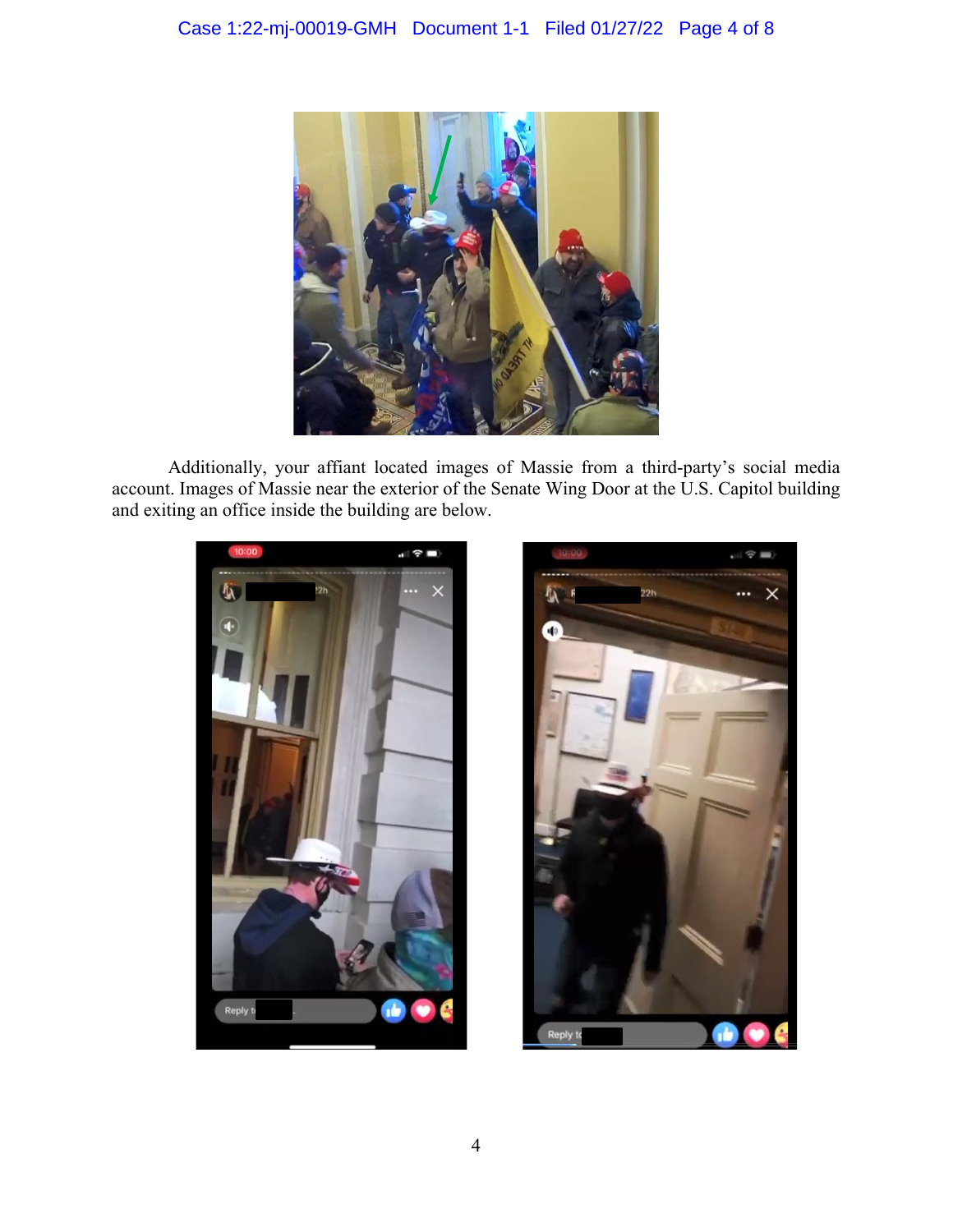## Identification of Massie

A review of telephone records for Kastner, Faulkner and an associate<sup>1</sup> were examined for a common contact in an effort to identify the male in the white cowboy hat. All three individuals communicated with an individual with a telephone number ending with -5593. Legal records from AT&T show that Kenneth Duncan Massie is the subscriber of the account with the phone number ending -5593.

According to records obtained through a search warrant served on AT&T, during the riot, the cellphone with the telephone number ending in -5593 and subscribed to Massie was identified as having utilized a cell site consistent with providing service to a geographic area that included the interior of the United States Capitol building. The FBI has reviewed the available information to determine whether there was any evidence that devices associated with this address could have lawfully been inside the U.S. Capitol building on January 6, 2021. The information for this address did not match any information for persons lawfully within the Capitol. Thus, your affiant believes that the individual possessing this device was not authorized to be within the U.S. Capitol building on January 6, 2021.

On December 8, 2021, Kastner and Faulkner were arrested pursuant to a complaint and arrest warrant issued in the District Court for the District of Columbia. *See United States v. Kastner, et al.,*, 21-cr-725-RDM. Following their arrest, Kastner and Faulkner were interviewed regarding the events at the U.S. Capitol building on January 6, 2021. Both Kastner and Faulkner admitted to entering the U.S. Capitol building on January 6, 2021. During the interview, images 1-4, provided below, of the male in the white cowboy hat who agents located inside the Crypt with Kastner and Faulkner, as discussed above, were shown to Kastner and Faulkner for identification purposes. Kastner identified the male in the white cowboy hat as Massie. Faulkner indicated that he, Faulkner, had vision issues and no glasses with him. Faulkner stated that the male in the cowboy hat in images #1 and #3 was likely Massie, but he was unable to identify the individual in the cowboy hat in images #2 and #4.

<sup>&</sup>lt;sup>1</sup> The associate traveled to Washington, D.C. with Kastner. A third-party witness stated that Kastner and the associate stayed with her near Washington, D.C. on January 5, 2021, and that the two notified her they were attending the rally on the National Mall on January 6, 2021. Also, location data obtained from a search warrant served on Google shows Kastner stopping at the associate's residence on his way to Washington, D.C. and on his way home from Washington, D.C.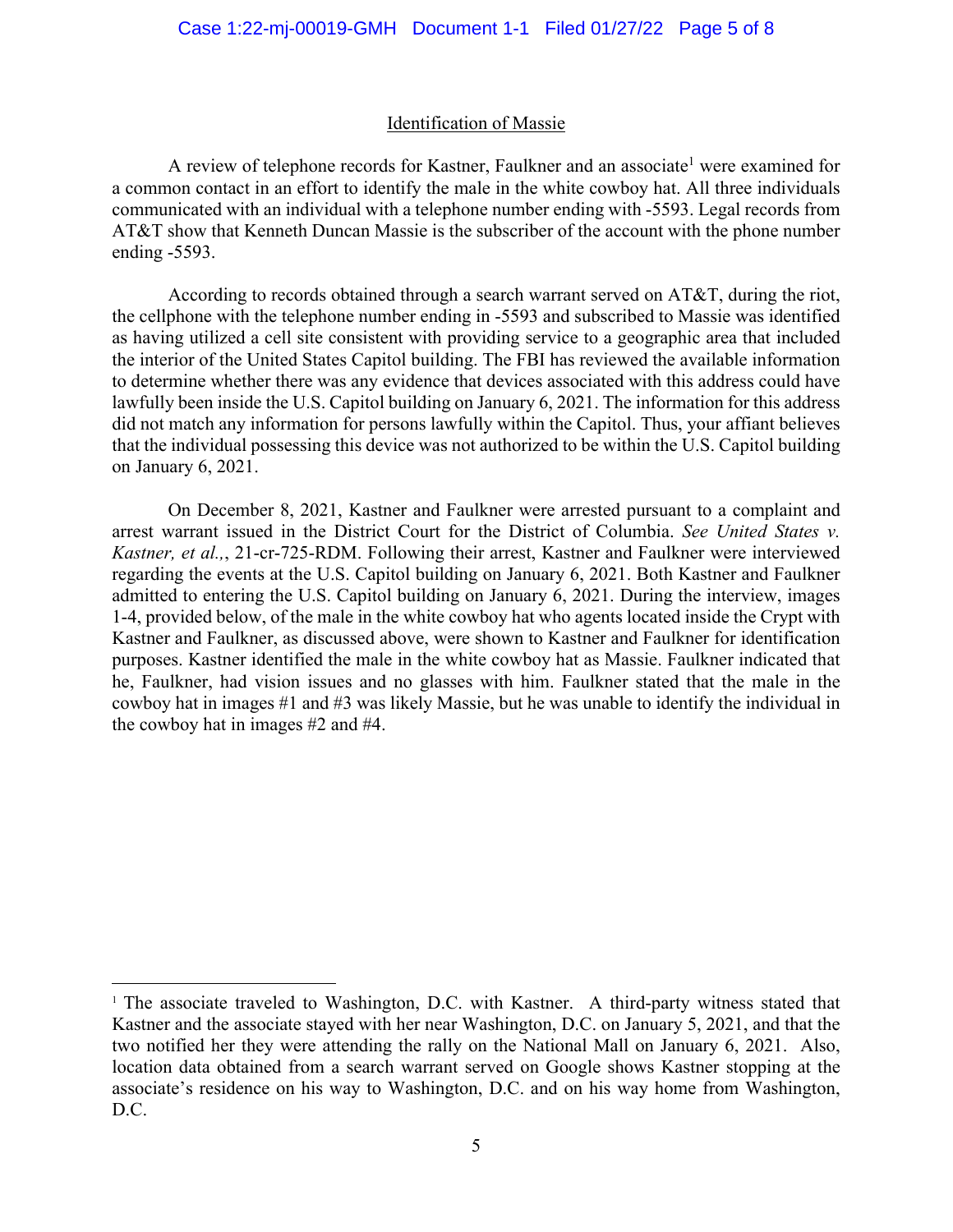

Image #1



Image #2



Image #3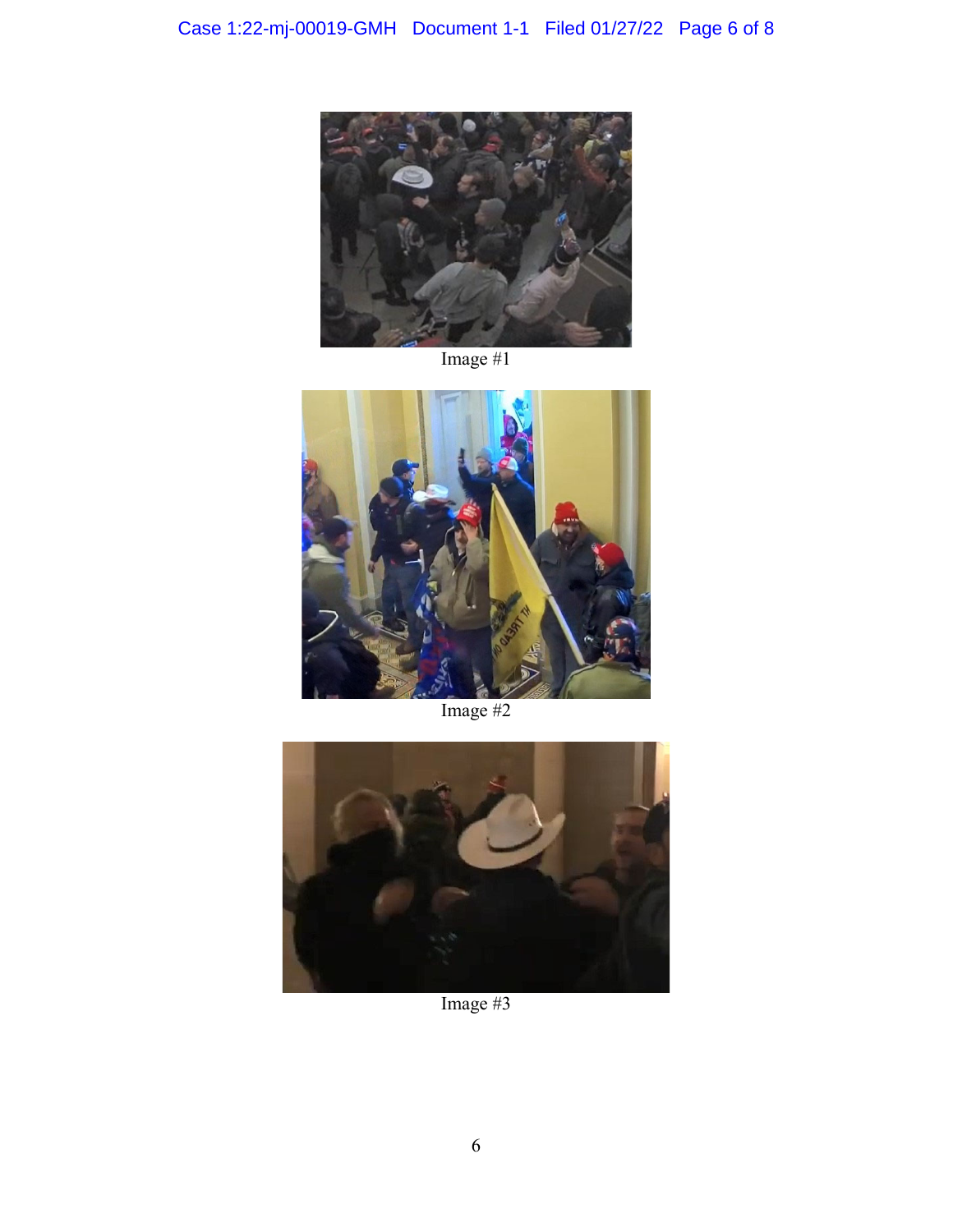

Image #4

Massie was subsequently interviewed on December 9, 2021, and admitted to entering the U.S. Capitol building on January 6, 2021. He also stated that he was together with Kastner and Faulkner inside the Capitol for a period of time. At the interview, Massie provided the affiant the black jacket that he said he wore on January 6, 2021, during the riot, as well as the cellular telephone he used during the riot. Massie stated that he had deleted the images taken while at the U.S. Capitol building. Your affiant reviewed the contents of the cellular telephone and located, among other relevant items, one image that was taken outside of the U.S. Capitol building where scaffolding can be seen. During the interview, Massie was shown images from the events at the U.S. Capitol on January 6, 2021, including images of Massie. He identified himself in Image #1, copied above. Massie believed the male in Image #4 copied above was him but did not recall his mask being that large. Massie also recalled the meeting with Kastner and Faulkner as depicted in Image #3 above.

Additional footage from the Senate Wing Door at the U.S. Capitol building shows Kastner, Faulkner, and Massie exiting the building. In the video, Kastner is wearing a face mask not seen in previous footage and Massie is no longer wearing the cowboy hat. Stills from the Capitol surveillance footage are below. Kastner is circled below in red. Faulkner is circled in blue, and Massie is circled below in green.